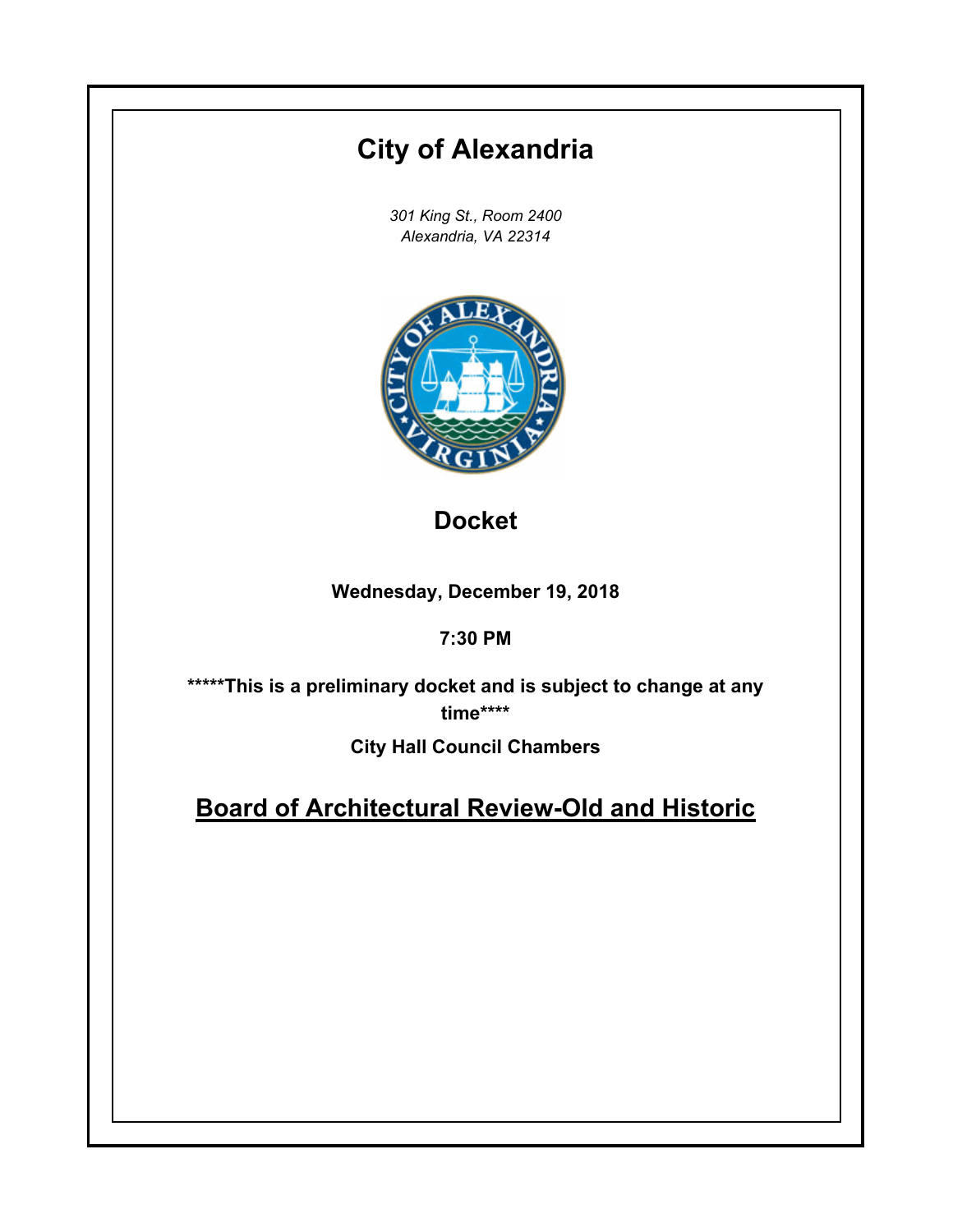# **Call to Order**

### **Minutes**

## **Consent Calendar**

## **Unfinished Business and Items Previously Deferred**

BAR #2018-00275 Request for alterations at 205 Strand Street Applicant: IDI Strand, L.C. *Attachments:* [BAR #2018-00275 Application Materials](http://alexandria.legistar.com/gateway.aspx?M=F&ID=064c7ba3-cb45-4088-b963-c1367ca48ab7.pdf)

## **New Business**

BAR #2018-00352 Request for new construction at 1101 North Washington Street Applicant: Toll Mid-Atlantic LP Company, INC

BAR #2018-00410 Request for partial demolition/ capsulation at 619 South Lee Street Applicant: Vowell, LLC c/o Michael Harrington

BAR #2018-00411 Request for additions and alterations at 619 South Lee Street Applicant: Vowell, LLC c/o Michael Harrington *Attachments:* [BAR #2018-00410.00411 Application Materials](http://alexandria.legistar.com/gateway.aspx?M=F&ID=c72db408-b773-4b14-8898-8e98ec12fc43.pdf)

BAR #2018-00486 Request for partial demolition/ capsulation at 219 King Street Applicant: Yupaporn Charoentra

BAR #2018-00487 Request for addition and alterations with signage at 219 King Street Applicant: Yupaporn Charoentra *Attachments:* [BAR #2018-00486.00487 Application Materials](http://alexandria.legistar.com/gateway.aspx?M=F&ID=ba5dc5ad-ea0b-4a6b-b8c8-5b578cc69099.pdf)

BAR #2018-00499 Request for partial demolition/ capsulation at 919 South Lee Street Applicants: Alastair & Stephanie Green

BAR #2018-00500 Request for addition and alterations at 919 South Lee Street Applicants: Alastair & Stephanie Green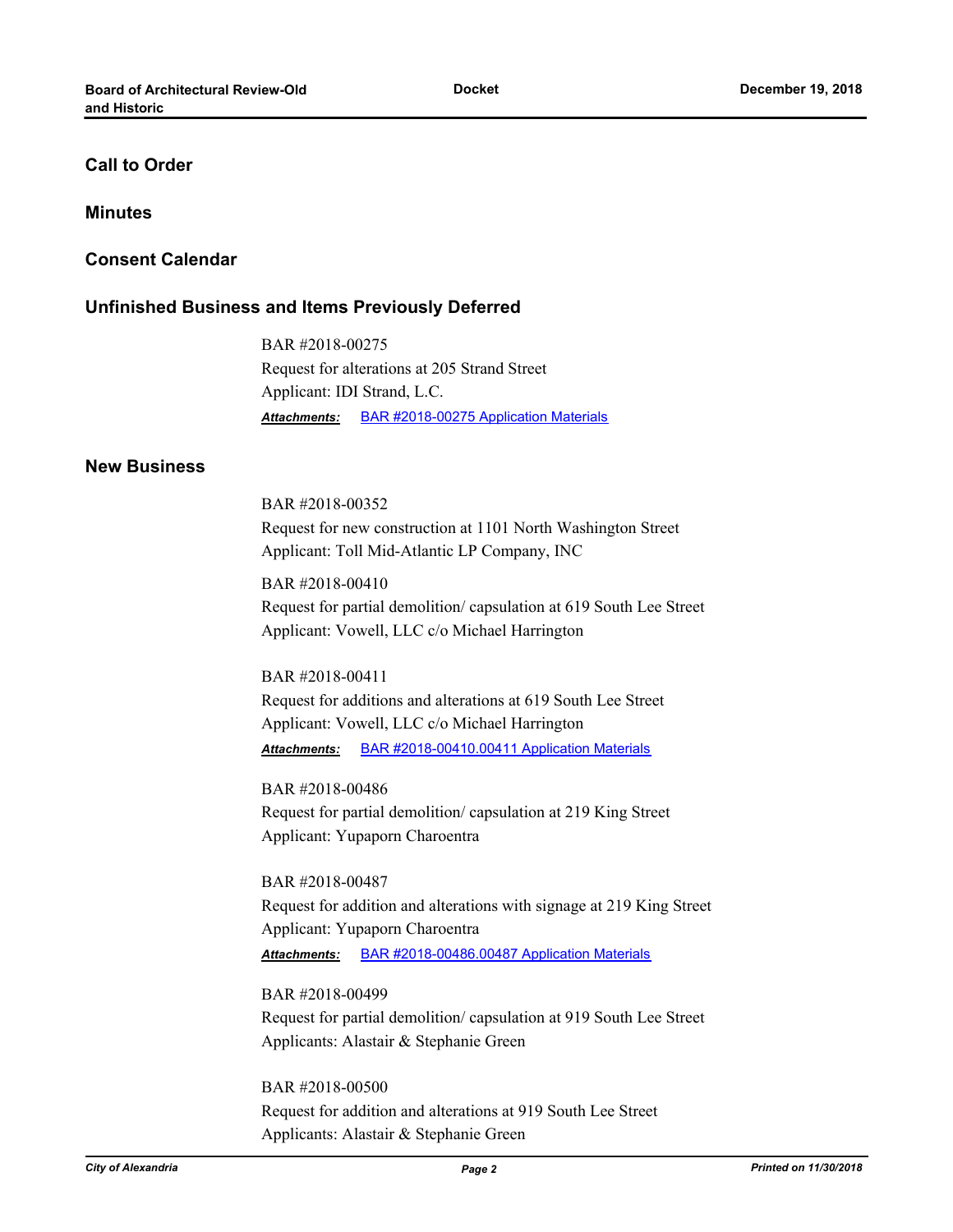#### *Attachments:* [BAR#2018-00499.00500 Application Materials](http://alexandria.legistar.com/gateway.aspx?M=F&ID=02acb69f-bad9-4f1b-9f7c-a3ebd587adbf.pdf)

#### BAR #2018-00503

Request for partial demolition/ capsulation at 115 South Union Street Applicant: 115 South Union Street, LLC

### BAR #2018-00504

Request for addition with alterations at 115 South Union Street Applicant: 115 South Union Street, LLC *Attachments:* [BAR #2018-00503.00504 Application Materials](http://alexandria.legistar.com/gateway.aspx?M=F&ID=4bf642fc-f4d8-43dd-8106-537f9ad02c21.pdf)

### BAR #2018-00505

Request for partial demolition/ capsulation at 507 Prince Street Applicants: Carolyn J. & Ronald S. Cooper, TR, represented by Dimond Adams Design Architecture

### BAR #2018-00506

Request for addition and alterations at 507 Prince Street Applicants: Carolyn J. & Ronald S. Cooper, TR, represented by Dimond Adams Design Architecture

*Attachments:* [BAR #2018-00505.00506 Application Materials](http://alexandria.legistar.com/gateway.aspx?M=F&ID=8cb984c6-801d-4f4b-ac2a-fcab71d54cd1.pdf)

### BAR #2018-00510

Request for partial demolition/ capsulation at 616 South Fairfax Street Applicants: Suzanne Corcoran & Dennis Early

#### BAR #2018-00511

Request for addition and alterations at 616 South Fairfax Street Applicants: Suzanne Corcoran & Dennis Early *Attachments:* [BAR #2018-00510.00511 Application Materials](http://alexandria.legistar.com/gateway.aspx?M=F&ID=ff5e35a9-15ee-4bc0-b64a-7413bdcc9fb4.pdf)

BAR #2018-00512 Request for revisions to previously approved permit to demolish BAR #2018-00114 at 699 Prince Street Applicant: J. River 699 Prince Street, LLC

## BAR #2018-00513

Request for addition and alterations at 699 Prince Street Applicant: J. River 699 Prince Street, LLC *Attachments:* [BAR #2018-00512.00513 Application Materials](http://alexandria.legistar.com/gateway.aspx?M=F&ID=d945ec86-1f46-4bf2-8d9b-f8236584c9ea.pdf)

# BAR #0281-00516

Request for new construction at 114 South Washington Street Applicant: J. River 699 Prince Street, LLC